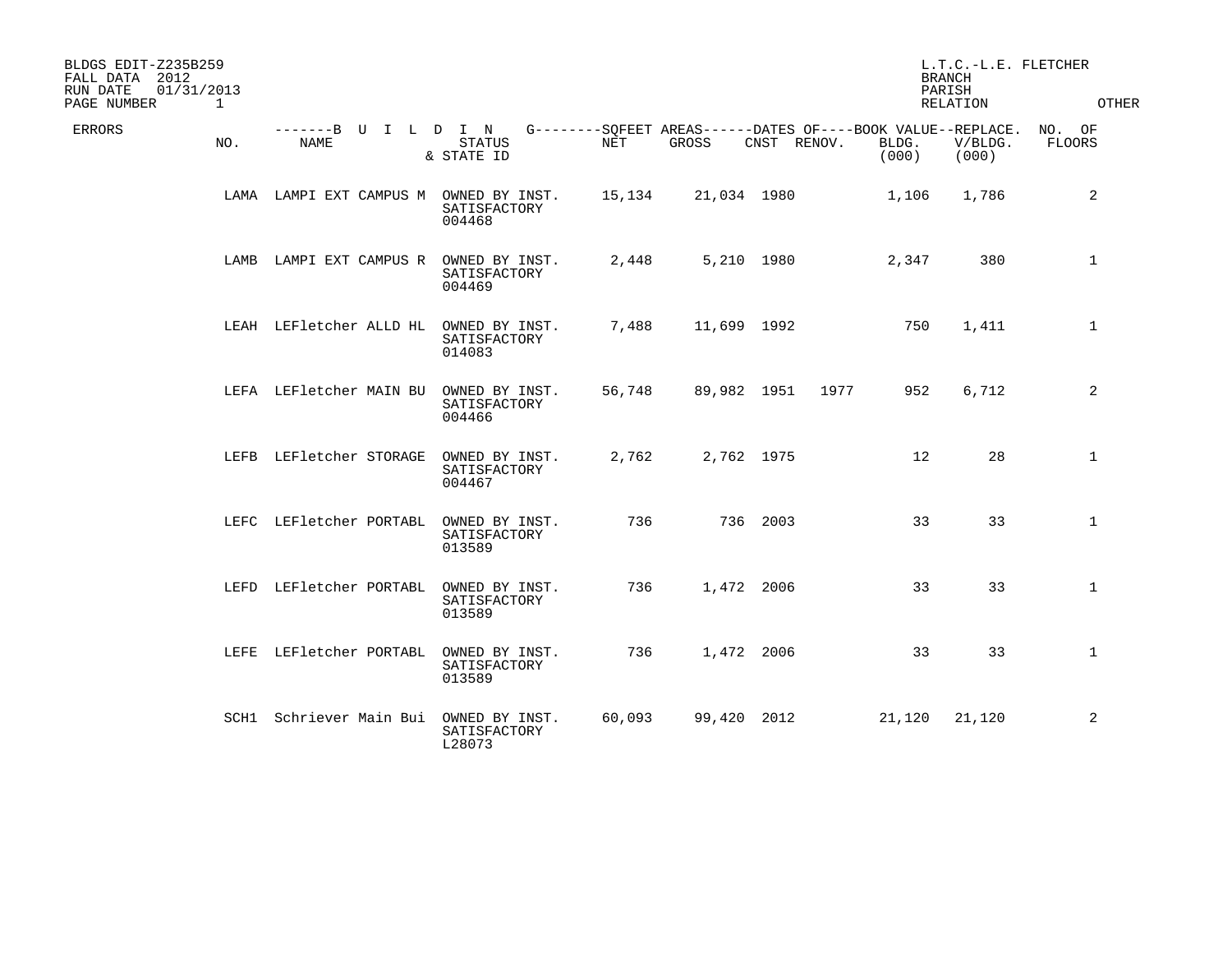| BLDGS EDIT-Z235B259<br>2012<br>FALL DATA<br>01/31/2013<br>RUN DATE<br>PAGE NUMBER | 2    |                    |                                               |                |                                   | <b>BRANCH</b><br>PARISH<br>RELATION                                     | L.T.C.-L.E. FLETCHER<br>OTHER |
|-----------------------------------------------------------------------------------|------|--------------------|-----------------------------------------------|----------------|-----------------------------------|-------------------------------------------------------------------------|-------------------------------|
| ERRORS                                                                            | NO.  | $-B$<br>U<br>NAME  | $G$ ––<br>N<br>$\Box$<br>STATUS<br>& STATE ID | -SOFEET<br>NET | AREAS-<br>GROSS<br>RENOV.<br>CNST | -DATES OF----BOOK VALUE--REPLACE.<br>BLDG.<br>V/BLDG.<br>(000)<br>(000) | NO. OF<br>FLOORS              |
|                                                                                   | 0006 | O E PELTIER HALL   | LEASED<br>SATISFACTORY<br>S04283              | 2,520          | 1966<br>2,520                     | 1,904<br>2,877                                                          | 2                             |
|                                                                                   | 0022 | ALLIED HEALTH/CONT | LEASED<br>SATISFACTORY<br>S13111              | 5,658          | 2001<br>5,658                     | 2,366<br>3,147                                                          |                               |